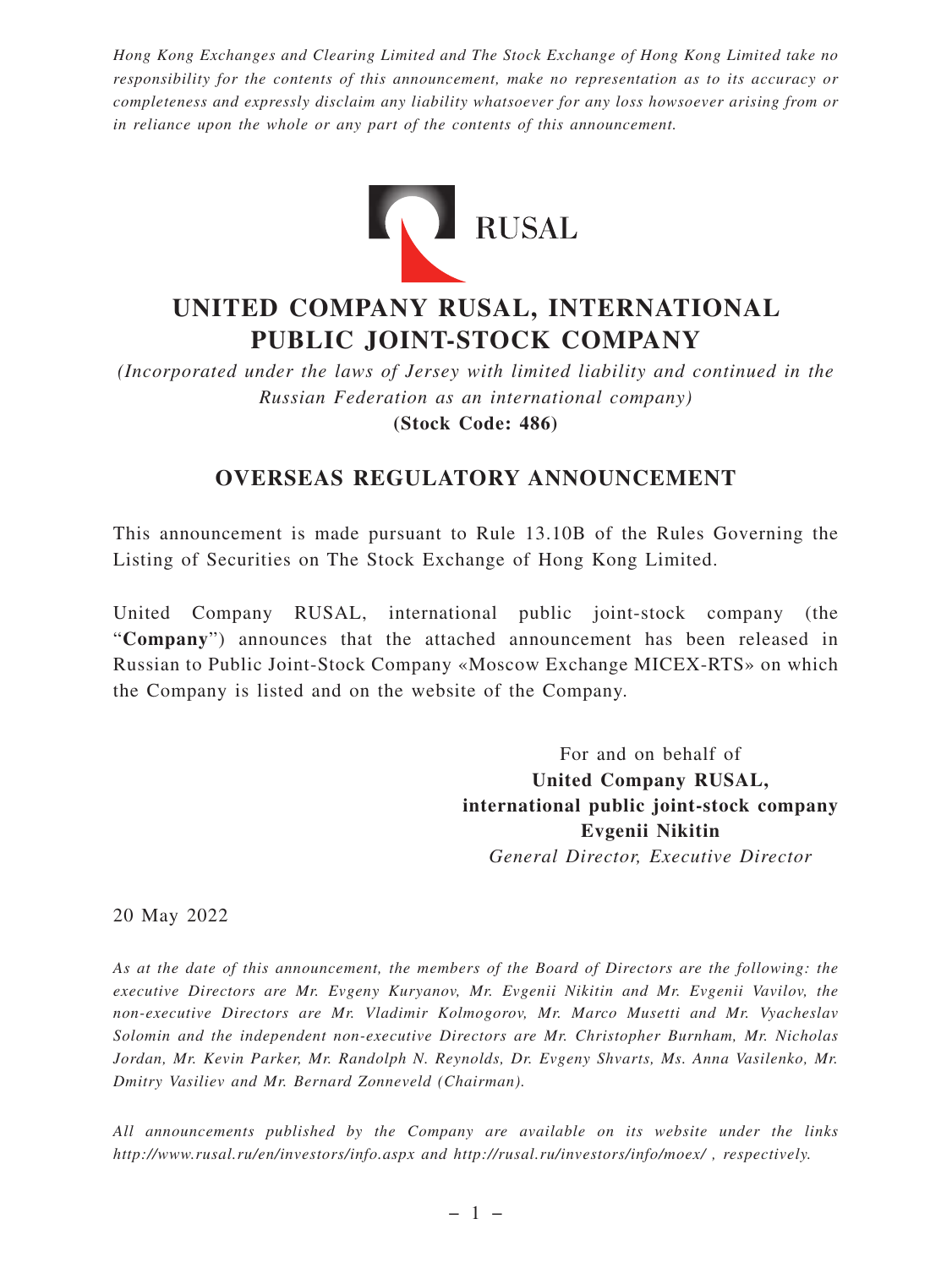## **Notice on material fact on the date on which the persons entitled to exercise the rights under the issuer's equity securities are determined (recorded)**

| 1. General information |                                                                                             |                                                                                                   |  |  |
|------------------------|---------------------------------------------------------------------------------------------|---------------------------------------------------------------------------------------------------|--|--|
|                        | 1.1. Full corporate name (for a non-profit)<br>organization - name) of the issuer           | United Company RUSAL, international public<br><i>joint-stock company</i>                          |  |  |
|                        | 1.2. Address of the issuer indicated in the<br>unified state register of legal entities     | Office 410, 8, Oktyabrskaya street, Kaliningrad<br>region, Kaliningrad 236006, Russian Federation |  |  |
|                        | 1.3. Primary State Registration Number<br>(OGRN) of the issuer (if applicable)              | 1203900011974                                                                                     |  |  |
|                        | 1.4. Taxpayer Identification Number (INN)<br>of the issuer (if applicable)                  | 3906394938                                                                                        |  |  |
|                        | 1.5. The issuer's unique code assigned by<br>the Bank of Russia                             | $16677 - A$                                                                                       |  |  |
|                        | 1.6. Website address used by the issuer for<br>the purposes of disclosure of<br>information | http://www.e-disclosure.ru/portal/company.aspx?id=38288<br>http://rusal.ru/investors/info/moex/   |  |  |
|                        | 1.7. Date of the event (material fact) being<br>subject matter of the notice                | 20.05.2022                                                                                        |  |  |
| 2. Notice content      |                                                                                             |                                                                                                   |  |  |

2.1. Kind, category (type), series (if applicable) and other identification features of the issuer's securities indicated in the decision on issuance of the securities, in respect of which the date is recorded, on which the persons entitled to exercise rights under them are determined: *Ordinary shares, registration number of the securities issue: 1-01-16677-А, date of registration: 03.09.2020, international securities identification code (ISIN): RU000A1025V3.*

*The resolution of the Bank of Russia on the state registration of the issue of shares of the international company came into force on the date of state registration of the international company (Section 11, Article 7 of the Federal Law On International Companies and International Funds), i.e. on 25.09.2020.*

*The issuer's shares are circulated outside the Russian Federation by circulation in accordance with foreign law of shares under the trade code 0486 on the main floor of the Hong Kong Stock Exchange. The shares have the ISIN RU000A1025V3 code.*

- 2.2. Rights under the issuer's securities, in respect of which the date is recorded, on which the persons entitled to exercise these rights are determined: *Participation in the Annual General Meeting of Shareholders of UC RUSAL, IPJSC on 23 June 2022.*
- 2.3. Date on which the persons entitled to participate in the general meeting of shareholders of the issuer are determined (recorded): *30 May 2022.*
- 2.4. The date and number of the minutes of the meeting (session) of the issuer's authorized management body, at which it was resolved on the date on which persons entitled to exercise rights to the issuer's securities are determined (the date of compiling a list of holders of the issuer's securities for the purpose of exercising rights to securities issuer), or another resolution that is the basis for determining the specified date: *Minutes of the Board of Directors of UC RUSAL, IPJSC No. 220501 dated 20 May 2022.*